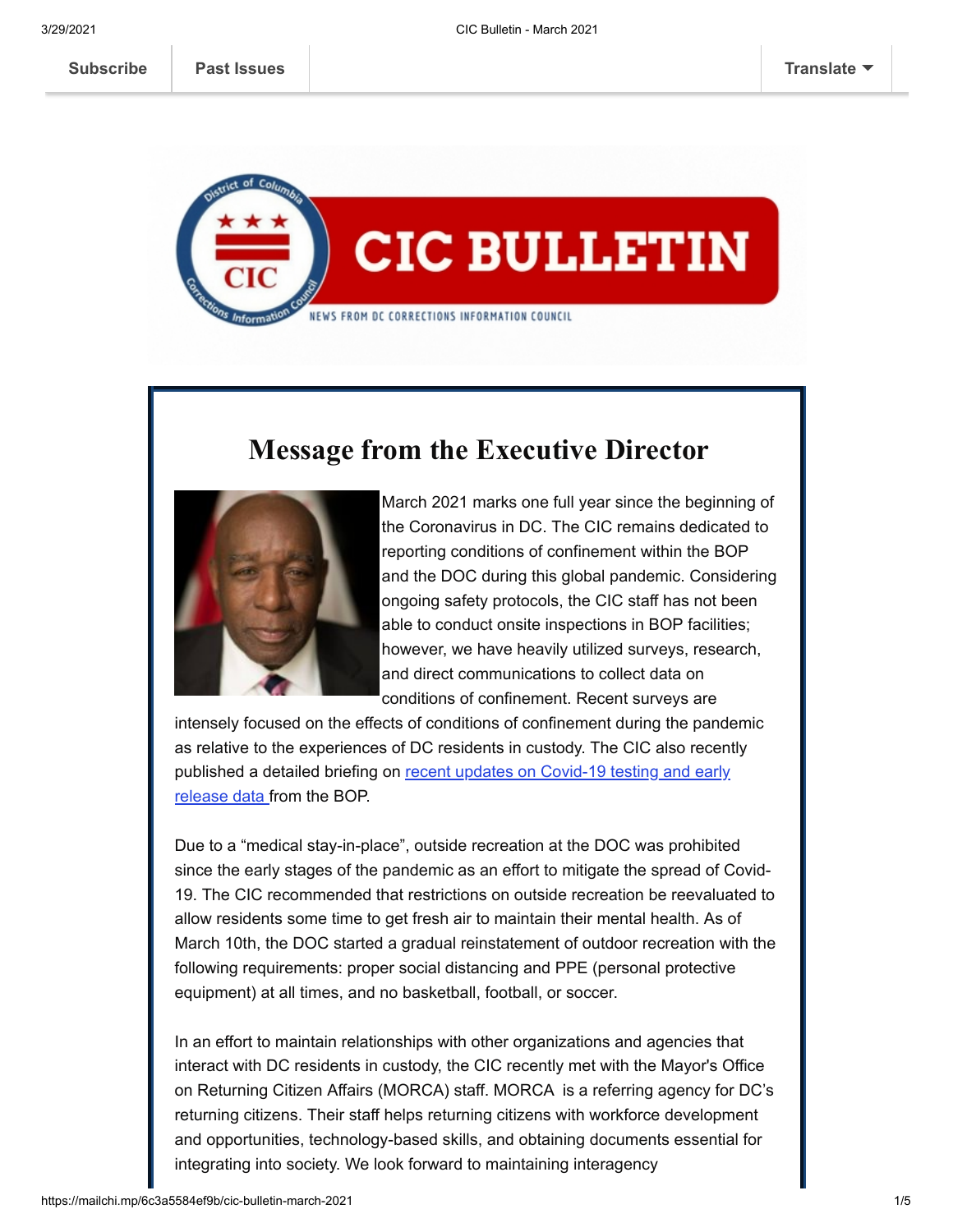*Donald Isaac, Sr.*



### **Recently Published Reports**

- [Department of Corrections \(DOC\) Site Visit Report](https://cic.dc.gov/node/1528626)
- [Update on Covid-19 testing and early release data from the BOP](https://cic.dc.gov/node/1527466)

# **Community Events**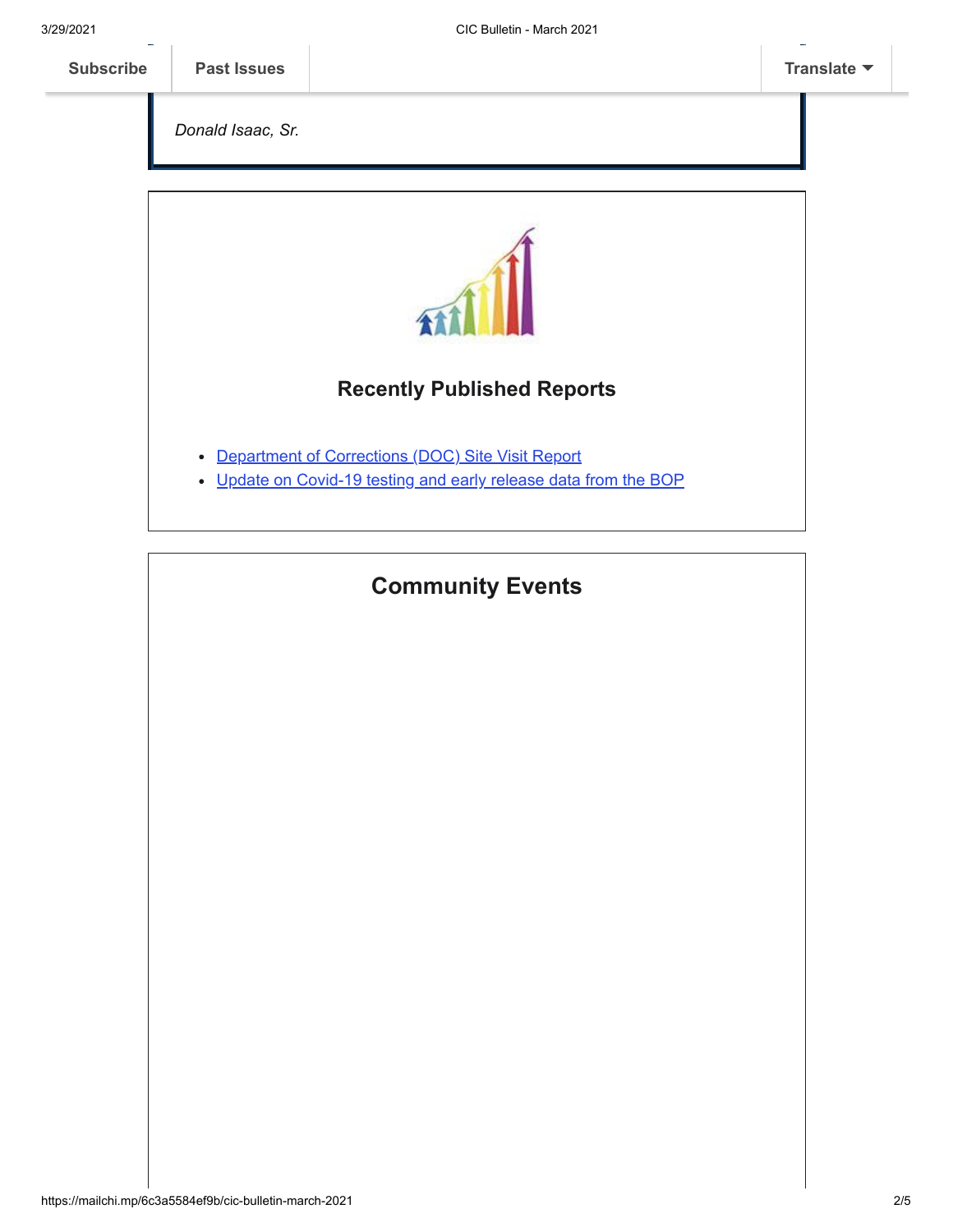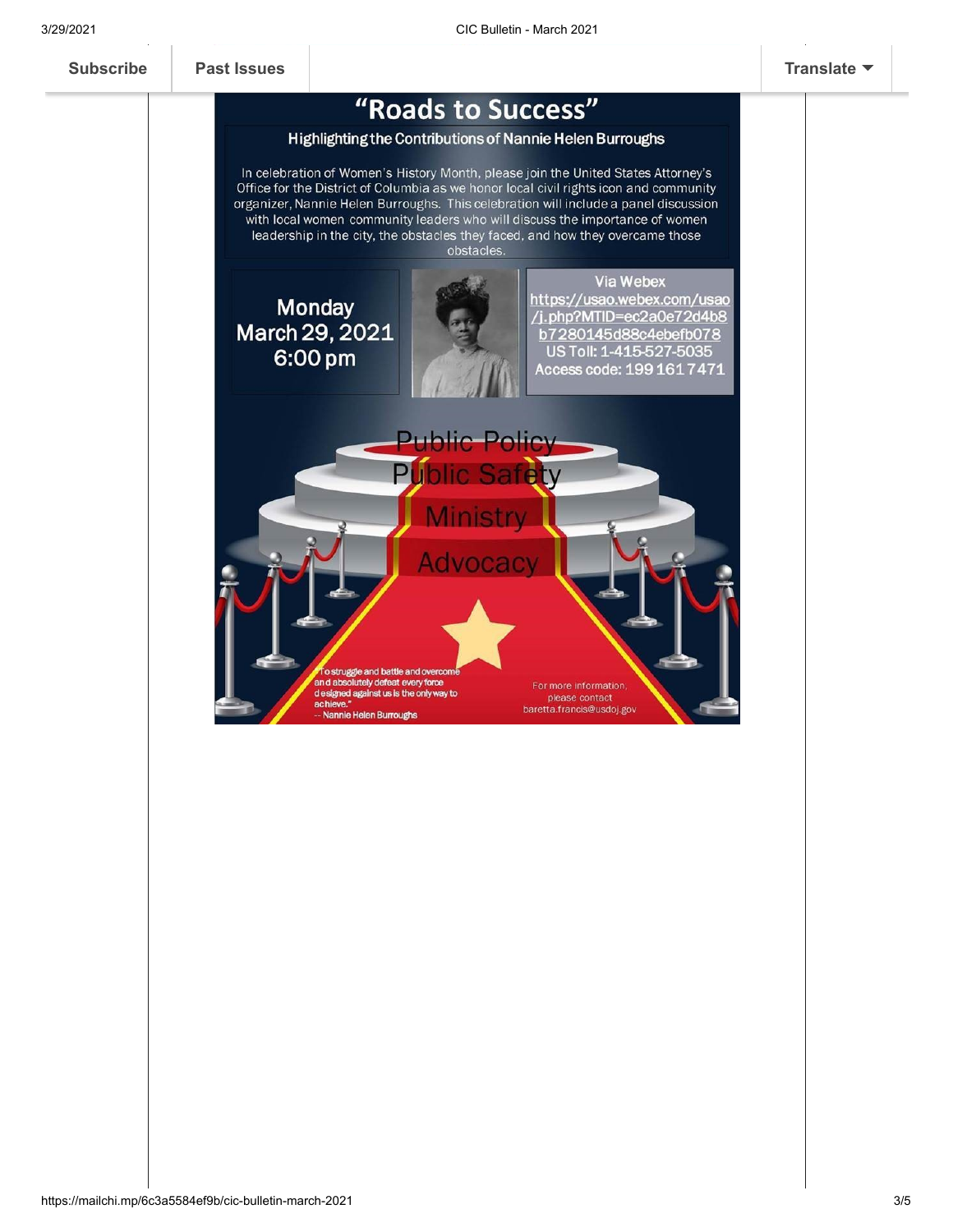



house without a gun. At eighteen, he was sentenced to life in prison without parole after committing a fatal crime. Once incarcerated, Chris embarked on a journey of self-improvement: reading, working out, learning languages, and even starting a